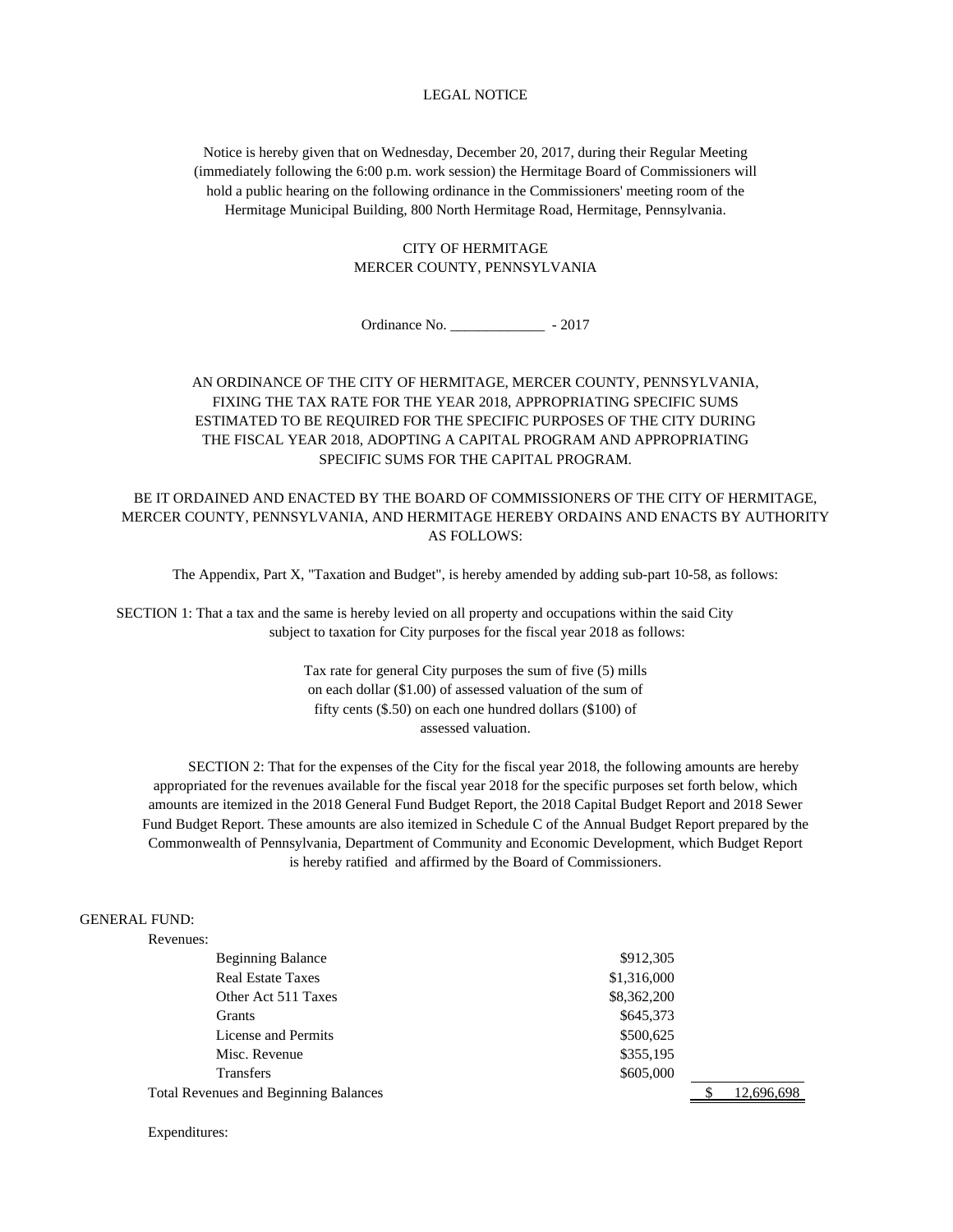|                           | <b>Building Facilities</b>                  | \$472,019   |               |             |
|---------------------------|---------------------------------------------|-------------|---------------|-------------|
|                           | <b>Building Grounds</b>                     | \$37,000    |               |             |
|                           | Finance                                     | \$206,689   |               |             |
|                           | Fire                                        | \$514,726   |               |             |
|                           | <b>General Government</b>                   | \$321,986   |               |             |
|                           | Inspection & Code Enforcement               | \$393,413   |               |             |
|                           | Insurances                                  | \$2,432,029 |               |             |
|                           | Legal                                       | \$57,700    |               |             |
|                           | Planning & Development                      | \$553,200   |               |             |
|                           | Police                                      | \$3,191,232 |               |             |
|                           | Public Works                                | \$122,466   |               |             |
|                           | Recreation                                  | \$454,336   |               |             |
|                           | Streets                                     | \$1,858,225 |               |             |
|                           | Traffic Signal Maintenance                  | \$72,000    |               |             |
|                           | Treasurer                                   | \$168,105   |               |             |
|                           | <b>Transfer to Construction Fund</b>        | \$1,414,262 |               |             |
|                           | Transfer to Capital Equip & Facilities      | \$379,310   |               |             |
|                           | Transfer to Vested Sick Leave               | \$0         |               |             |
|                           | <b>Transfer to Linden Pointe Facilities</b> | \$48,000    |               |             |
|                           | <b>Total Expenditures and Transfers</b>     |             | \$            | 12,696,698  |
|                           |                                             |             |               |             |
|                           | CAPITAL EQUIP/FACILITES FUND:               |             |               |             |
|                           | Revenues:                                   |             |               |             |
|                           | <b>Beginning Balance</b>                    | \$2,565     |               |             |
|                           | <b>Interest Earnings</b>                    | \$0         |               |             |
|                           | <b>Transfer from General Fund</b>           | \$379,310   |               |             |
|                           | <b>Transfer from Capital Improvement</b>    | \$0         |               |             |
|                           | <b>Transfer from Construction</b>           | \$0         |               |             |
|                           | Total Revenues and Beginning Balance        |             | $\frac{1}{2}$ | 381,875     |
|                           |                                             |             |               |             |
|                           | Expenditures:                               |             |               |             |
|                           | Computer Equipment                          | \$18,975    |               |             |
|                           | Municipal Building Facility Improvement     | \$62,900    |               |             |
|                           | Police Equipment                            | \$76,500    |               |             |
|                           | Fire Equipment                              | \$55,000    |               |             |
|                           | <b>Inspection Equipment</b>                 | \$60,000    |               |             |
|                           | Street Dept. Equipment                      | \$98,500    |               |             |
|                           | Parks & Rec Equipment                       | \$10,000    |               |             |
|                           | <b>Total Expenditures</b>                   |             | \$            | 381,875     |
|                           |                                             |             |               |             |
| <b>CONSTRUCTION FUND:</b> |                                             |             |               |             |
|                           | Revenues:                                   |             |               |             |
|                           | <b>Beginning Balance</b>                    | \$164,995   |               |             |
|                           | (LST) Local Service Tax                     | \$505,000   |               |             |
|                           | <b>Interest Earnings</b>                    | \$0         |               |             |
|                           | Sale of Property                            | \$0         |               |             |
|                           | <b>Transfer from General Fund</b>           | \$1,414,262 |               |             |
|                           | Transfer from Capital Improvement           | \$0         |               |             |
|                           | <b>Transfer from Bond Proceeds</b>          | \$0         |               |             |
|                           | Transfer from CD                            | \$0         |               |             |
|                           | Total Revenue and Beginning Balance         |             |               | \$2,084,257 |
|                           |                                             |             |               |             |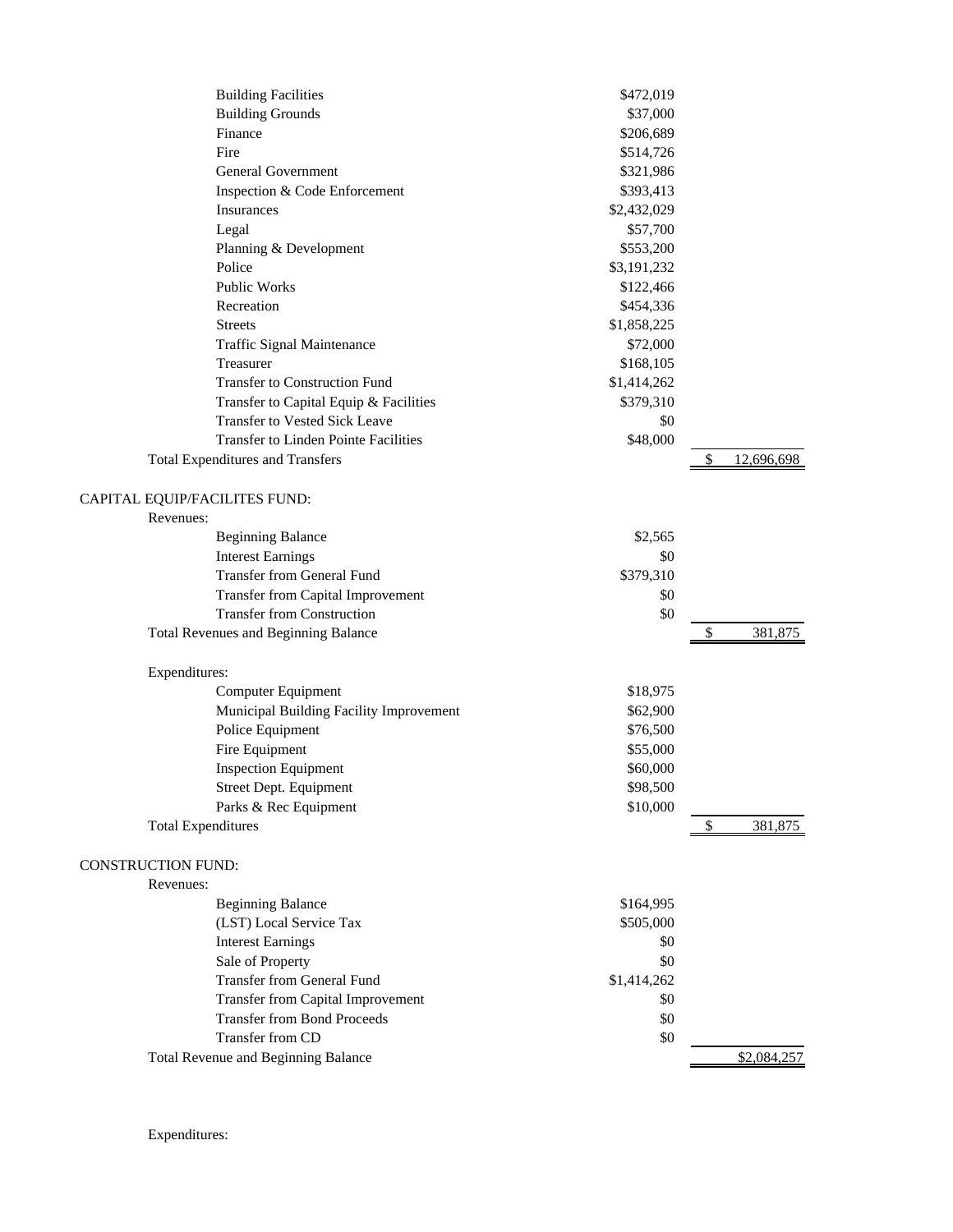|                                | <b>Storm Sewer Construction</b>             | \$165,000   |    |             |
|--------------------------------|---------------------------------------------|-------------|----|-------------|
|                                | <b>Special Projects</b>                     | \$0         |    |             |
|                                | <b>Street Construction</b>                  | \$275,000   |    |             |
|                                | Public Improvements                         | \$100,000   |    |             |
|                                | Economic Development                        | \$25,000    |    |             |
|                                | Linden Pointe Project                       | \$80,000    |    |             |
|                                | Neighborhood Investment Program             | \$525,000   |    |             |
|                                | Debt Service                                | \$914,257   |    |             |
|                                | Transfer to Capital Reserve                 | \$0         |    |             |
| <b>Total Expenditures</b>      |                                             |             |    | \$2,084,257 |
| SANITARY SEWER UTILITY FUND:   |                                             |             |    |             |
| Revenues:                      |                                             |             |    |             |
|                                | <b>Beginning Balance</b>                    | \$701,423   |    |             |
|                                | <b>Interest Earnings</b>                    | \$0         |    |             |
|                                | <b>Connection Fees</b>                      | \$85,000    |    |             |
|                                | Non-Rental Receipts                         | \$173,717   |    |             |
|                                | <b>Sewer Rental</b>                         | \$5,894,000 |    |             |
|                                | Total Revenues and Beginning Balance        |             | \$ | 6,854,140   |
| Expenditures:                  |                                             |             |    |             |
|                                | <b>General Government</b>                   | \$52,186    |    |             |
|                                | Inspection                                  | \$58,988    |    |             |
|                                | Administration                              | \$4,201,228 |    |             |
|                                | Treatment                                   | \$1,246,474 |    |             |
|                                | Collection                                  | \$422,302   |    |             |
|                                | Lateral-Reimbursement-Infiltration & Inflow | \$75,000    |    |             |
|                                | Sludge Disposal                             | \$75,000    |    |             |
|                                | Capital Construction/Equipment              | \$16,000    |    |             |
|                                | Insurances/Benefits                         | \$566,582   |    |             |
| <b>Total Expenditures</b>      |                                             |             | \$ | 6,713,760   |
| HIGHWAY AID FUND:              |                                             |             |    |             |
| Revenues:                      |                                             |             |    |             |
|                                | <b>Beginning Balance</b>                    | \$599       |    |             |
|                                | <b>Interest Earnings</b>                    | \$500       |    |             |
|                                | <b>Liquid Fuels Grant</b>                   | \$605,340   |    |             |
|                                | Total Revenues and Beginning Balance        |             |    | 606,439     |
| Expenditures:                  |                                             |             |    |             |
|                                | Transfer To General Fund                    | \$606,000   |    |             |
| <b>Total Expenditures</b>      |                                             |             | \$ | 606,000     |
| LINDEN POINTE FACILITIES FUND: |                                             |             |    |             |
| Revenues:                      |                                             |             |    |             |
|                                | <b>Beginning Balance</b>                    | \$156,067   |    |             |
|                                | <b>Interest Earnings</b>                    | \$100       |    |             |
|                                | <b>Transfer from General Fund</b>           | \$48,000    |    |             |
|                                | Total Revenues and Beginning Balance        |             | S  | 204,167     |
| Expenditures                   |                                             |             |    |             |
|                                | Contributions                               | \$48,000    |    |             |
|                                | Facilities Maintenance                      | \$3,000     |    |             |
| <b>Total Expenditures</b>      |                                             |             |    | \$51,000    |
|                                |                                             |             |    |             |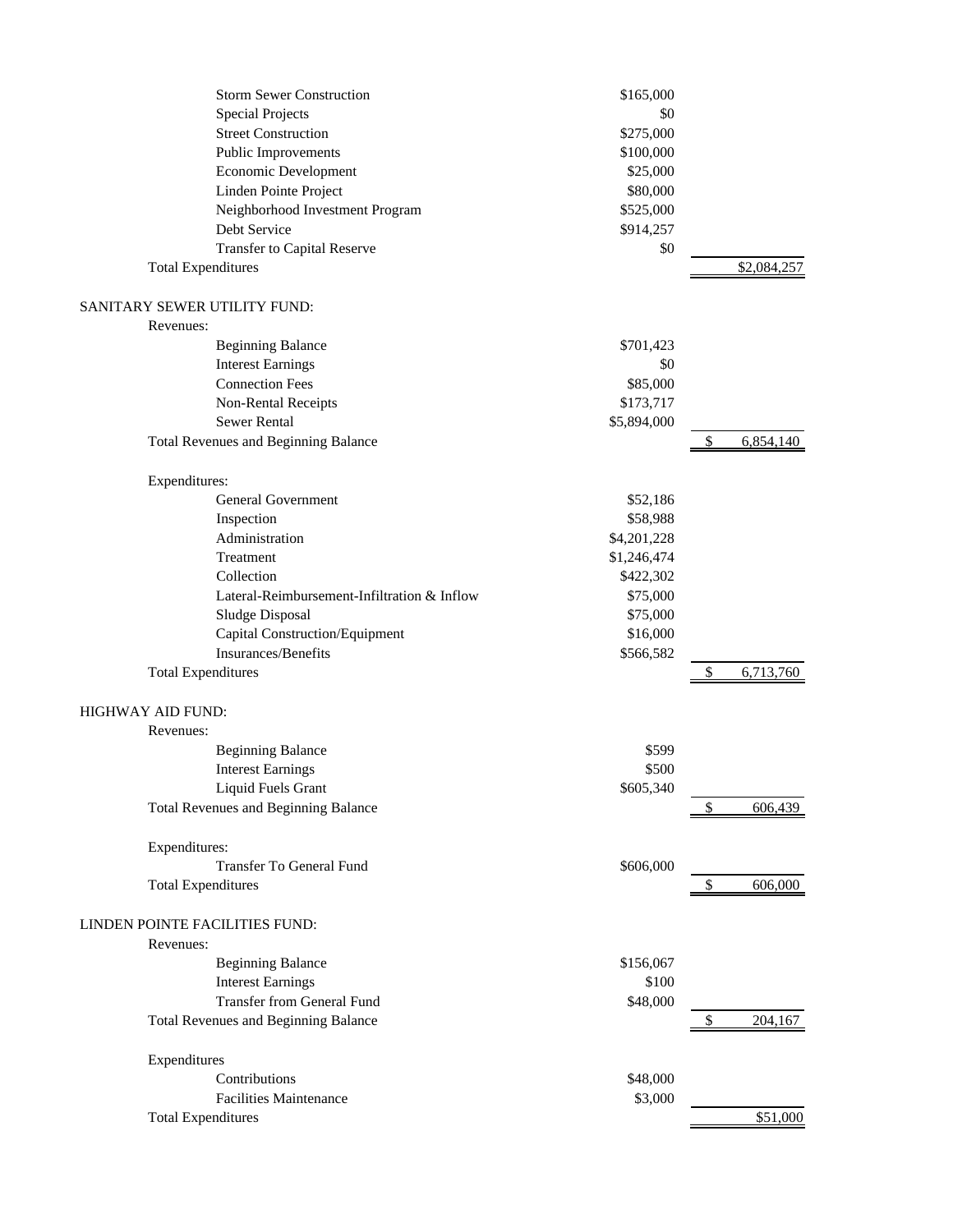# VESTED SICK LEAVE:

| Revenues:                                   |           |               |
|---------------------------------------------|-----------|---------------|
| <b>Beginning Cash Balance</b>               | \$248,343 |               |
| Interest                                    | \$400     |               |
| Designated Reserve Transfer                 | \$0       |               |
| <b>Total Revenues and Beginning Balance</b> |           | \$<br>248,743 |
| Expenditures:                               |           |               |
| Non-Uniform Sick Leave Used                 | \$12,400  |               |
| Police Sick Leave Used                      | \$0       |               |
| <b>Total Expenditures</b>                   |           | \$<br>12,400  |
| FIRE DEPT. EQUIPMENT FUND:                  |           |               |
| Revenues:                                   |           |               |
| <b>Beginning Fund Balance</b>               | \$11,448  |               |
| <b>Interest Earnings</b>                    | \$25      |               |
| <b>Total Revenues and Beginning Balance</b> |           | 11,473        |
| Expenditures:                               |           |               |
| <b>Debt Services</b>                        | \$0       |               |
| <b>Total Expenditures</b>                   |           |               |
| CAPITAL IMPROVEMENTS FUND:                  |           |               |
| Revenues:                                   |           |               |
| <b>Beginning Fund Balance</b>               | \$551,000 |               |
| <b>Interest Earnings</b>                    | \$1,000   |               |
| Designated Reserve Transfer                 | \$0       |               |
| <b>Bond Fund Transfer</b>                   | \$0       |               |
| Transferred from General Fund               | \$0       |               |
| Total Revenues and Beginning Balance        |           | \$<br>552,000 |
| Expenditures:                               |           |               |
| Municipal Improvements and Projects         | \$0       |               |
| <b>Total Expenditures</b>                   |           |               |
| OIL & GAS RESERVE FUND:                     |           |               |
| Revenues:                                   |           |               |
| <b>Beginning Fund Balance</b>               | \$179,201 |               |
| <b>Interest Earnings</b>                    | \$100     |               |
| Designated Reserve Transfer                 | \$0       |               |
| Oil and Gas Revenues                        | \$20,000  |               |
| Total Revenues and Beginning Balance        |           | \$<br>199,301 |
| Expenditures:                               |           |               |
| Stull Farm Project                          | \$0       |               |
| <b>Total Expenditures</b>                   |           |               |
| TIF PUBLIC SAFETY FUND:                     |           |               |
| Revenues:                                   |           |               |
| <b>Beginning Fund Balance</b>               | \$38,060  |               |
| <b>Interest Earnings</b>                    | \$100     |               |
| Designated Reserve Transfer                 | \$0       |               |
| <b>Total Revenues and Beginning Balance</b> |           | \$<br>38,160  |
|                                             |           |               |

Expenditures: